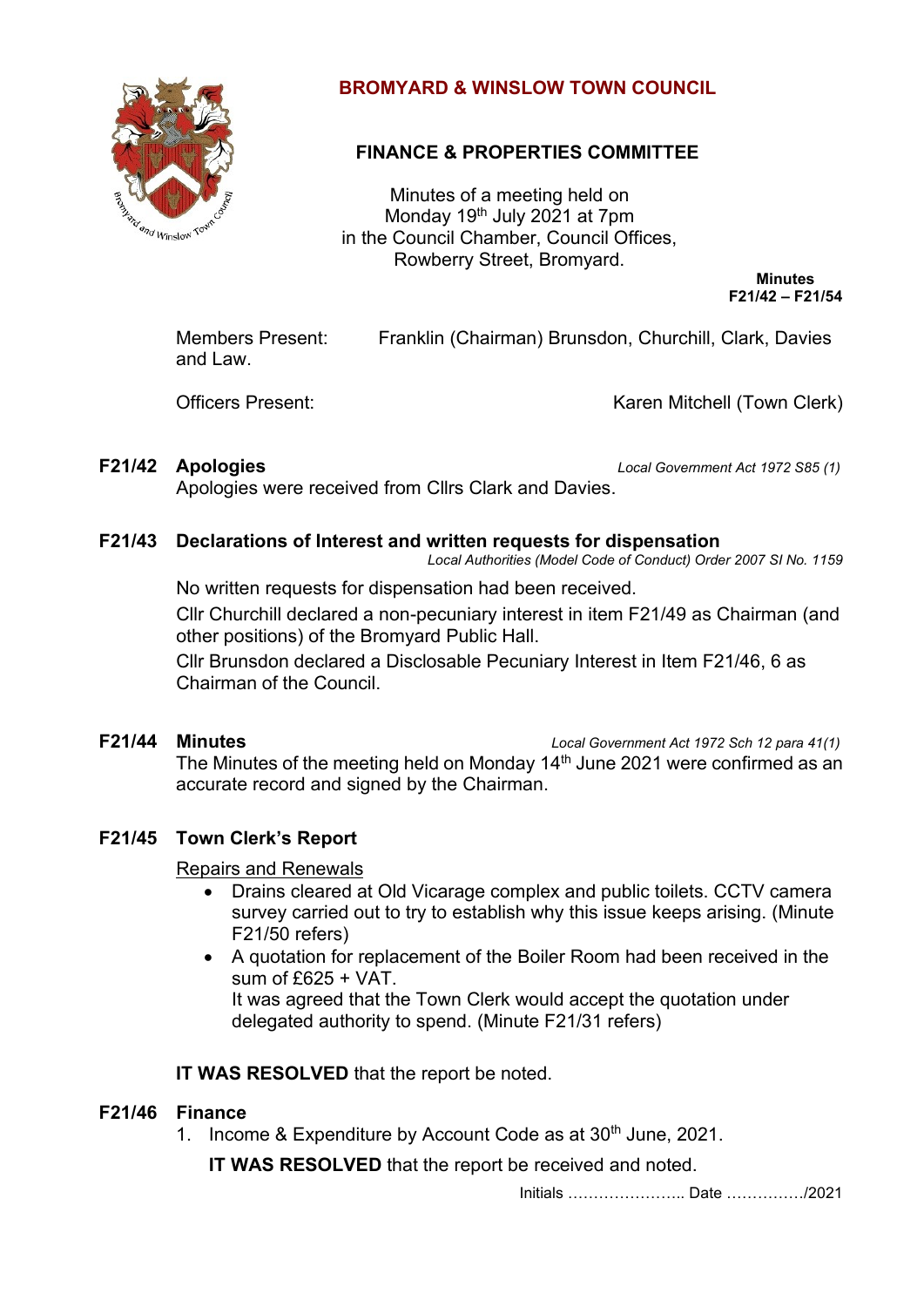2. Bank Reconciliation

**IT WAS RESOLVED** that the Bank Reconciliation Statement as at 30<sup>th</sup> June 2021 e received and noted.

**IT WAS RESOLVED** that Cllr Law initial the Bank Statements and Petty Cash book.

3. Accounts for Scrutiny – Members reviewed the payments list against corresponding invoices.

| <b>Invoices</b>                |                                              |          |        |          |
|--------------------------------|----------------------------------------------|----------|--------|----------|
| <b>Rob Wilks</b>               | Grounds maintenance June                     | 1,252.91 | 250.58 | 1,503.49 |
| <b>Herefordshire Council</b>   | Election fee for insufficient                |          |        |          |
|                                | nominations- 6 <sup>th</sup> May 2021        | 30.00    | 0.00   | 30.00    |
| <b>Drain Clear</b>             | Clear blocked drains - Old                   |          |        |          |
|                                | Vicarage complex                             | 120.00   | 24.00  | 144.00   |
| <b>Drain Clear</b>             | Clear blocked drains - Public                |          |        |          |
|                                | toilets                                      | 120.00   | 24.00  | 144.00   |
| <b>Drain Clear</b>             | CCTV survey of foul drainage                 |          |        |          |
|                                | Old Vicarage complex                         | 200.00   | 40.00  | 240.00   |
| <b>Citizens Advice</b>         | Outreach sessions July-Sept                  | 2,500.00 | 0.00   | 2,500.00 |
| <b>Herefordshire Fire</b>      | Service Fire Extinguishers -                 |          |        |          |
| <b>Protection Services Ltd</b> | <b>Heritage Centre</b>                       | 45.85    | 9.17   | 55.02    |
| Herefordshire Fire             | Service Fire Extinguishers - Old             |          |        |          |
| <b>Protection Services Ltd</b> | Vicarage                                     | 122.25   | 24.45  | 146.70   |
| <b>KT Gooch</b>                | Photocopier lease Jul-Aug &<br>copying costs | 193.13   | 38.63  | 231.76   |
| <b>Office Depot</b>            | Stationery                                   | 56.31    | 11.26  | 67.57    |
| <b>Tim Russell</b>             | Replace lock - store room                    | 79.50    | 0.00   | 79.50    |
|                                | <b>Town Crier's Annual</b>                   |          |        |          |
|                                | membership - The Ancient and                 |          |        |          |
| Mr P Nielsen                   | Honourable Guild of Town                     |          |        |          |
|                                | <b>Criers</b>                                | 35.00    | 0.00   | 35.00    |
| <b>Direct Debit payments</b>   |                                              |          |        |          |
| Npower                         | Electric - Parish lamps April-Jun            | 257.14   | 12.86  | 270.00   |
| Npower                         | Electric – parish lamps sensor               | 79.35    | 3.97   | 83.32    |
| <b>West Mercia Energy</b>      | Gas - Old Vicarage May                       | 181.90   | 36.38  | 218.28   |
| <b>West Mercia Energy</b>      | Gas - Heritage Centre May                    | 74.18    | 3.71   | 77.89    |
| <b>West Mercia Energy</b>      | Electric - TR toilets May                    | 30.07    | 1.50   | 31.57    |
|                                | Electric - Charging Point TR car             |          |        |          |
| <b>West Mercia Energy</b>      | park May                                     | 46.97    | 2.35   | 49.32    |
| <b>West Mercia Energy</b>      | Electric - Old Vicarage May                  | 199.35   | 39.87  | 239.22   |
| <b>Talk Talk</b>               | Phones & Broadband                           | 27.95    | 5.59   | 33.54    |
| <b>Herefordshire Council</b>   | Waste disposal Jul-Sep                       | 230.75   | 0.00   | 230.75   |
| <b>Debit card transactions</b> |                                              |          |        |          |
| Google Cloud                   | G Suite backup June                          | 13.80    | 0.00   | 13.80    |
| Microsoft Ireland              | On-line services June/July (staff            |          |        |          |
| Operations Ltd.                | email + Office 365)                          | 18.80    | 3.76   | 22.56    |
| Microsoft Ireland              | On-line services June/July (Cllrs            |          |        |          |
| Operations Ltd.                | email)                                       | 53.20    | 10.64  | 63.84    |
| Zoom                           | Monthly subscription                         | 11.99    | 0.00   | 11.99    |
| <b>Totals</b>                  | £                                            | 5,780.40 | 502.72 | 6,283.12 |

Initials ………………….. Date ……………/2021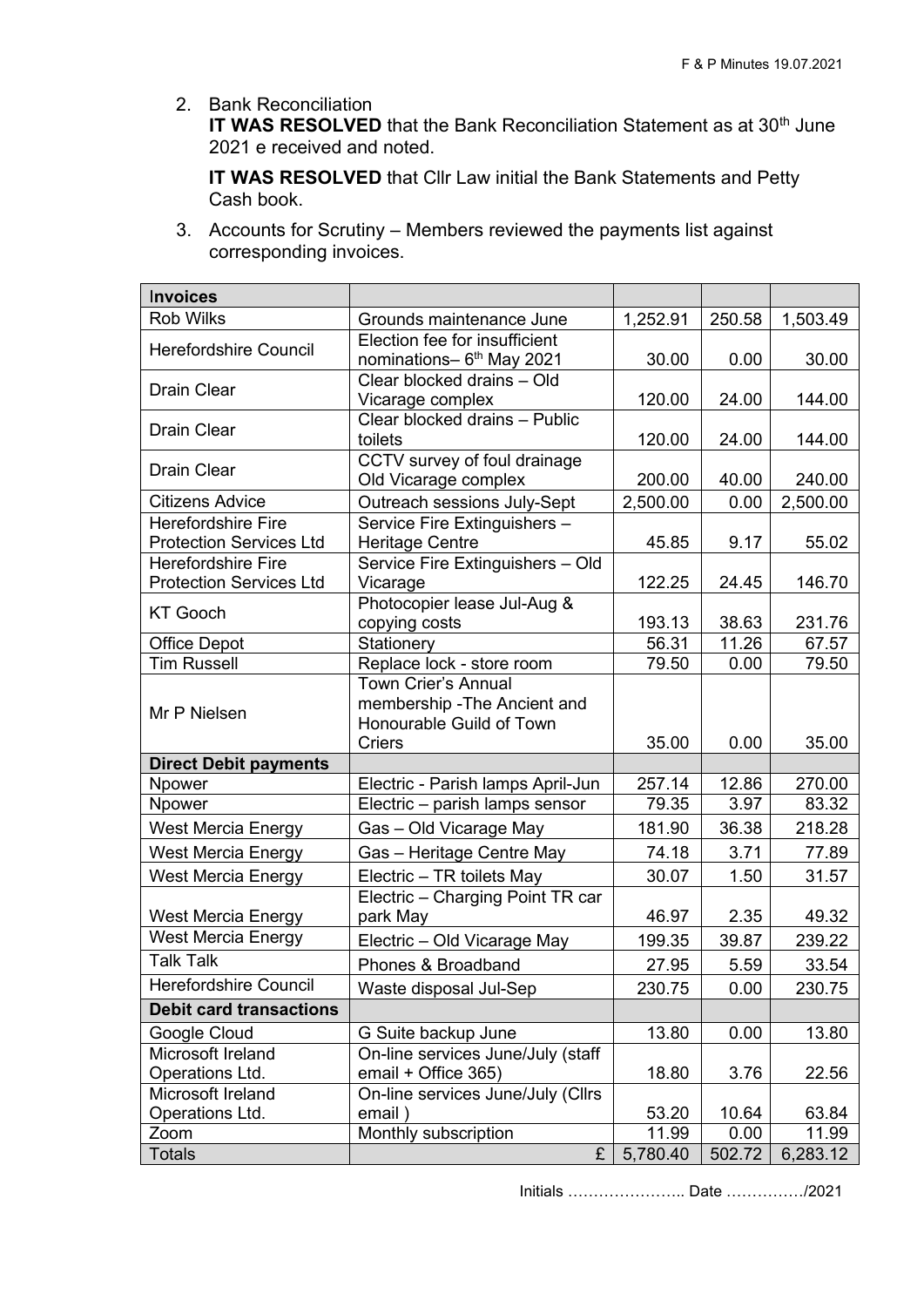**IT WAS RESOLVED** to confirm payment of accounts as listed at item 3.

4. **Report of monthly payments.** 

Member's signature of payments for the period 1<sup>st</sup> to 30<sup>th</sup> June, 2021.

**IT WAS RESOLVED** that Cllr Law sign off the monthly payments for the period 1st to 30<sup>th</sup> June, 2021.

- 5. Petty Cash **IT WAS RESOLVED** to approve a top up of petty cash in the sum of £100
- 6. Mayor's Allowance

Having declared a Disclosable Pecuniary Interest at F21/43, Cllr Brunson left the chamber during consideration of this item. **IT WAS RESOLVED** to approve the release of first half of the Mayor's

Allowance for 2021/22 to the Chairman of Council.

Cllr Brunsdon re-joined the meeting

7. Payment authorisation for Payroll **IT WAS RESOLVED** to recommended to Full Council that payments be made for the following: Staff salaries, wages, and PAYE/NIC applicable to administration and maintenance staff, based upon contractual obligations, in monthly amounts for the financial year 2021/22.

#### 8. Payment authorisation for direct debits

**IT WAS RESOLVED** to recommend to Full Council that the following payments be made by Direct Debit:

- a. Herefordshire Council rates for office number 24, one payment of £77.63 followed by eleven at £78.00
- b. Herefordshire Council rates for office 25, one payment of £89.63 followed by nine at £94.00
- c. Herefordshire Council for Reserved car park area, one payment of £50.95
- d. Herefordshire Council rates for Rowberry Street car park and premises, one payment of £169.67 followed by nine payments of £174.00
- e. Herefordshire Council rates for Tenbury Road Car Park, one at £368.92 followed by nine at £364.00
- f. Public Works Loan Board Loan repayments of two payments of £8987.89 and two payments of £8829.08
- g. Waste Collection (green bins & recycling) for Complex 4 equal payments of £230.75
- h. Waste Collection (green bins) for Cemetery 4 equal payments of £163.67
- i. Npower parish lamps variable amounts.
- j. West Mercia Energy Electricity and Gas (all properties) variable amounts.
- k. Talktalk Broadband and telephone calls monthly payments of under £35.00
- l. Lloyds Bank monthly payment of monthly bank charges.

Initials ………………….. Date ……………/2021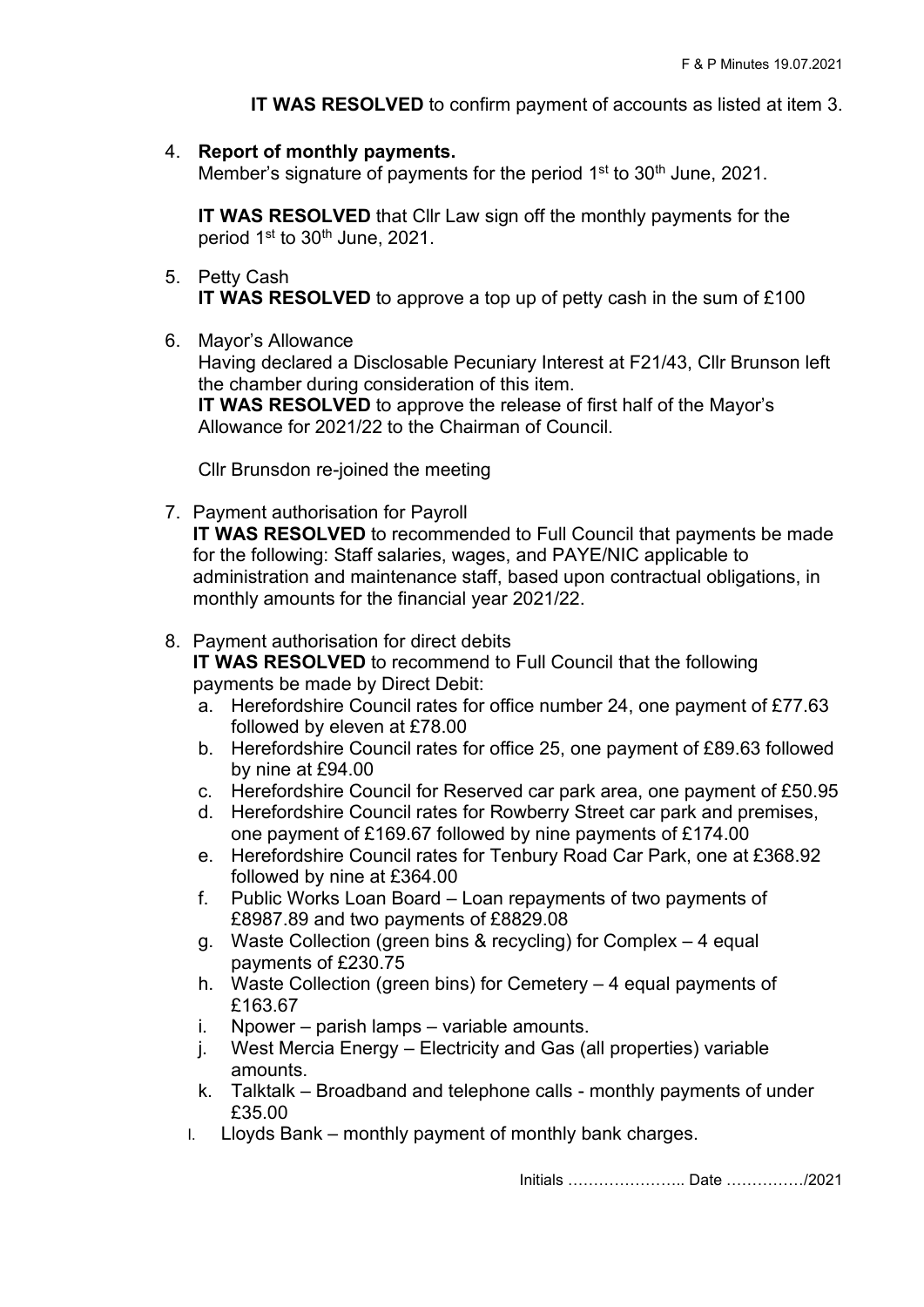## **F21/47 Budget 2021/22**

Members reviewed the budget for 2021/22 and considered carrying forward unspent balances from the 2020/21 budget to the current financial year.

**IT WAS RESOLVED** to recommend to Full Council that all surplus funds from the 2020/21 budget be carried forward to corresponding budget lines for 2021/22.

#### **F21/48 Riverside Walk**

Members considered a request from the Conquest Theatre for permission to use the Promenade d'Athis for a Summer Fete on Sunday  $5<sup>th</sup>$  June 2022 in conjunction with the Scarecrow festival and as part of the Queen's Jubilee Celebrations. Permission was previously granted for a similar event in July 2020 which was postponed due to Covid (F19/144 refers).

**IT WAS RESOLVED** that permission be granted.

### **F21/49 Defibrillator**

Members considered a request from the Public Hall Committee for the Town Council to adopt the defibrillator located on the Public Hall. Cllr G Churchill advised that the defibrillator had been purchased some 3-4 years ago by a small group of hall users for use as a community asset. The Public Hall Committee were happy to continue to cover costs for heating the cabinet but were not able to pay for a new battery pack.

Following discussion, **IT WAS RESOLVED** that the Town Council would cover the cost of a new battery pack in the sum of £250.

#### **F21/50 Old Vicarage Complex**

Members were advised that the CCTV camera report carried out by Drain Clear to identify issues with the foul drainage in the complex was missing the section containing recommendations for remedial works. Once received this would be re-presented to the Committee. Issues identified with the final inspection chamber located in the footway on Rowberry Street had been reported to Welsh Water to investigate.

**IT WAS RESOLVED** that this be noted.

### **F21/51 Events**

1. HRH The Queen will be celebrating her Platinum Jubilee in June 2022. Members may wish to consider ways in which this historic occasion may be marked in Bromyard.

**IT WAS RESOLVED** that this matter be referred to Full Council for consideration.

- 2. It was noted that Remembrance Sunday would be held on 14<sup>th</sup> November. 2021. The Clerk would organise refreshments following the service under her delegated authority to spend within budget.
- 3. It was noted that the Chairman of the Council will be hosting a Civic Service later in the year. The Clerk would organise refreshments following the service under her delegated authority to spend within budget.

### **F21/52 Land Disposal**

The Town Clerk updated members on the current situation with regard to: